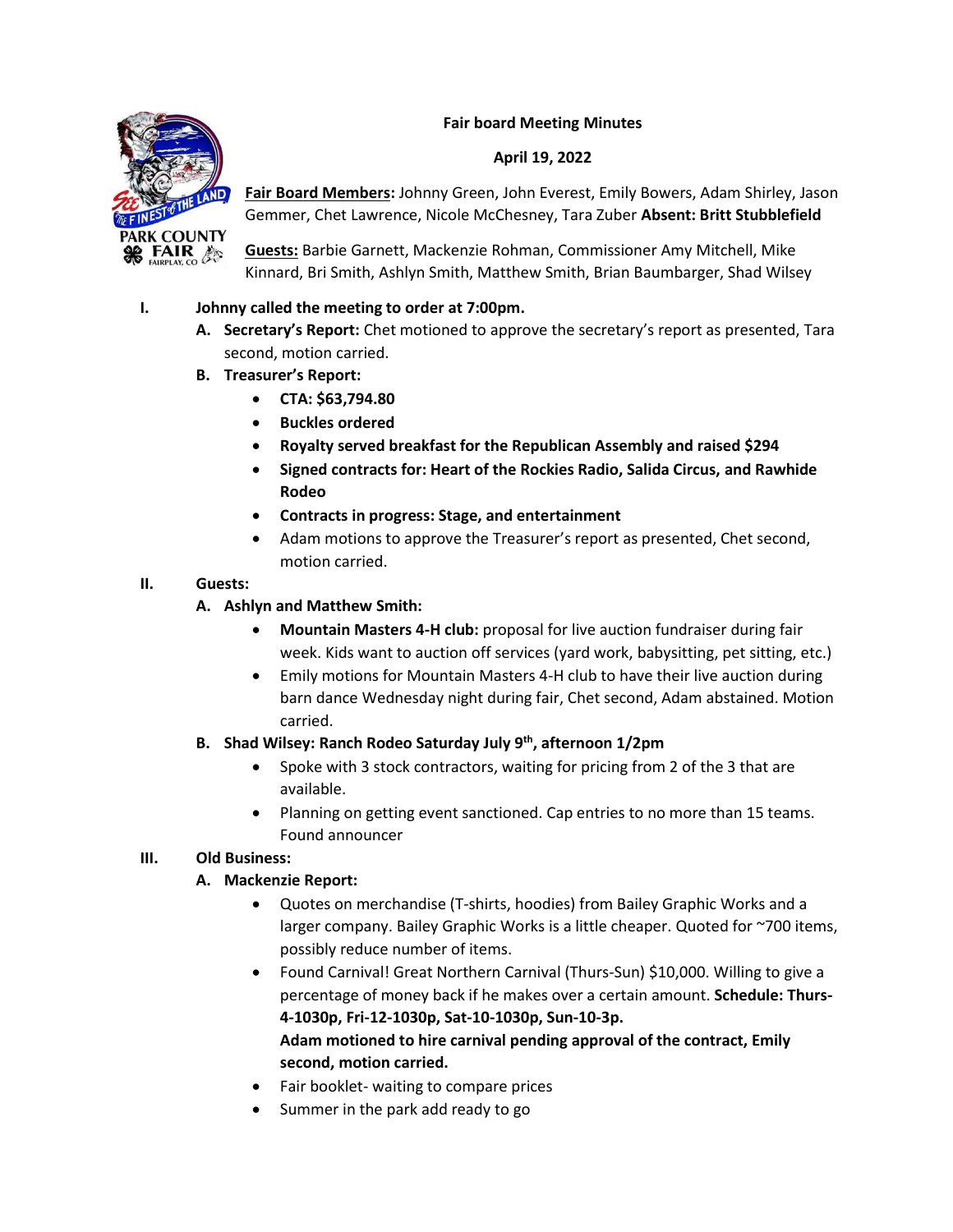- Pass on Ninja Nation- too expensive
- Mechanical Bull- \$1500 for Sunday, get sponsor to cover the cost, no charge for riders
- **Entertainment: Sun Burn in the Shade- Wed & Thurs, Sara Bauer Band- Fri, Canyon Creek-Sat, Taylor Meade (DJ)- Sun**
- Fair Clean up days: May 21<sup>st</sup>, June 18<sup>th</sup>, July 7<sup>th</sup>, and July 18<sup>th</sup>
- Updated Mutton Bustin Sign up. Keeping sign ups for Fri/Sat to 15 kids
- Axe Throwing booth unavailable
- 4Rivers potentially not available to donate gators
- Reaching out to livestock supply vendor to have at fair

# **B. Fair Grounds Maintenance:**

- Barn room project currently under construction, should be finished by the end of the week.
- Spoke to town about secondary manifold for hydrant. They will have one.
- Waiting on electrician to install light under announcer stand
- Flagpole install next week. Expecting man lift 4/20 to repair barn flag poles.
- Mackenzie recommended sending a thank you to Erik MaCallum for helping with brackets for lights in arena.

# **C. Specialty Acts for Rodeo:**

- Emily got quotes from several different acts that are available for our fair.
	- Shockwave Trick riders have added Roman Riding to their act, only an additional \$250 to add roman riding onto the trick performance
	- Way Out West Entertainment Payson Peterson- trick roping, gun slinging, etc. \$450/performance, additional \$300 to stay for Sunday and do some fun things with the kids
	- Steel Rodeo Tour- Freestyle Motocrossed, \$5000 for first rider, \$3000 for each additional rider
	- One Armed Bandit John Payne- \$3000 for both rodeos, + 4 nights in hotel and hay for animals.

Chet motions to hire One Armed Bandit for Fri and Saturday, Tara second, motion carried.

\*\*During meeting Emily contacted John Payne and informed him that we wanted to hire him for the rodeo. He said he wouldn't commit until he was able to find another act the week before our rodeo.

## **D. Sound System:**

• Need to turn speaker in fair barn to eliminate dead spot

## **E. Blatner panel order:**

- Panel order is a go, scheduled to arrive on time and on budget
- **F. Jason:** 
	- Animal loading on Sunday morning
	- No small animal weigh in
- **G. Barbie:** 
	- Facebook live Ready to Go
- **H. John:**